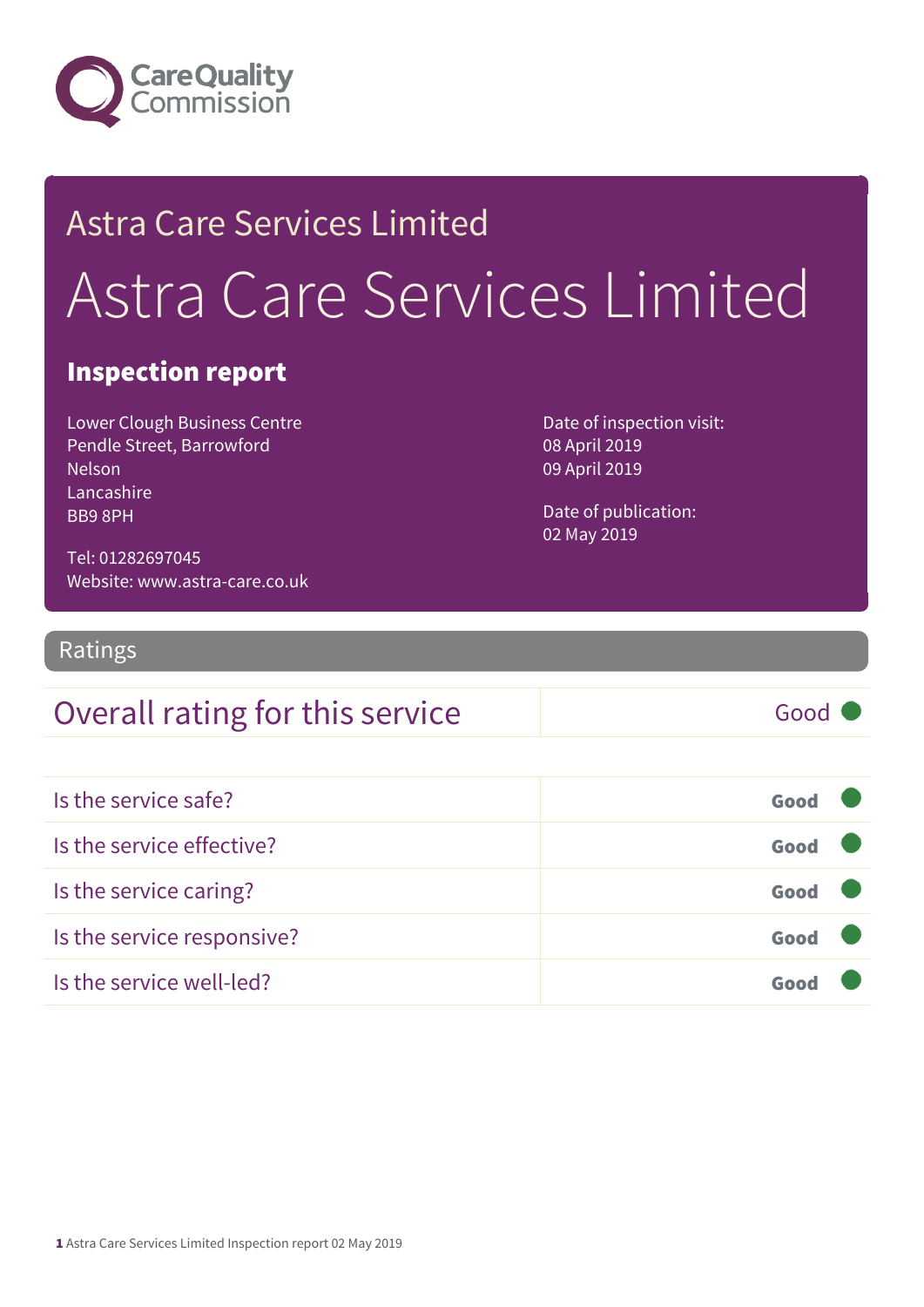### Summary of findings

#### Overall summary

About the service: Astracare is a domiciliary care service providing care and support to people in their own homes. At the time of the inspection there were 250 people using the service.

People's experience of using this service:

The service met the characteristics of good in all five key questions. Therefore, our overall rating for this service is good.

People and their relatives told us they felt safe and were happy being supported by Astracare. The provider had effective safeguarding procedures. Staff had a good understanding of abuse and felt confident raising concerns.

Risks to people were managed in a way that kept them safe. We found both environmental and individual risk assessments provided guidance for staff to keep people safe.

The provider followed safe recruitment systems. People told us the staff were reliable and they did not have any missed calls.

Medicines were managed safely, and the senior staff made sure staff were competent to administer medicines.

Staff received training in infection control and followed procedures to reduce risks for people.

People had care plans in place. The quality assurance manager ensured people's needs were reviewed regularly. People's health and wellbeing was documented and referrals to external professionals were made when necessary.

Staff told us they had an appropriate induction and had received appropriate training to confidently carry out their role.

Staff had appropriate knowledge of the Mental Capacity Act (2005). People were supported to have maximum choice and control of their lives and staff supported them in the least restrictive way possible; the policies and systems in the service supported this practice.

People told us the staff were caring. We saw numerous compliments about the nature of the staff. People were treated with dignity and respect.

Families knew who to speak to if they had a complaint and felt able to express concerns to staff. Feedback from people who used the service and staff was that the service was well led. They told us the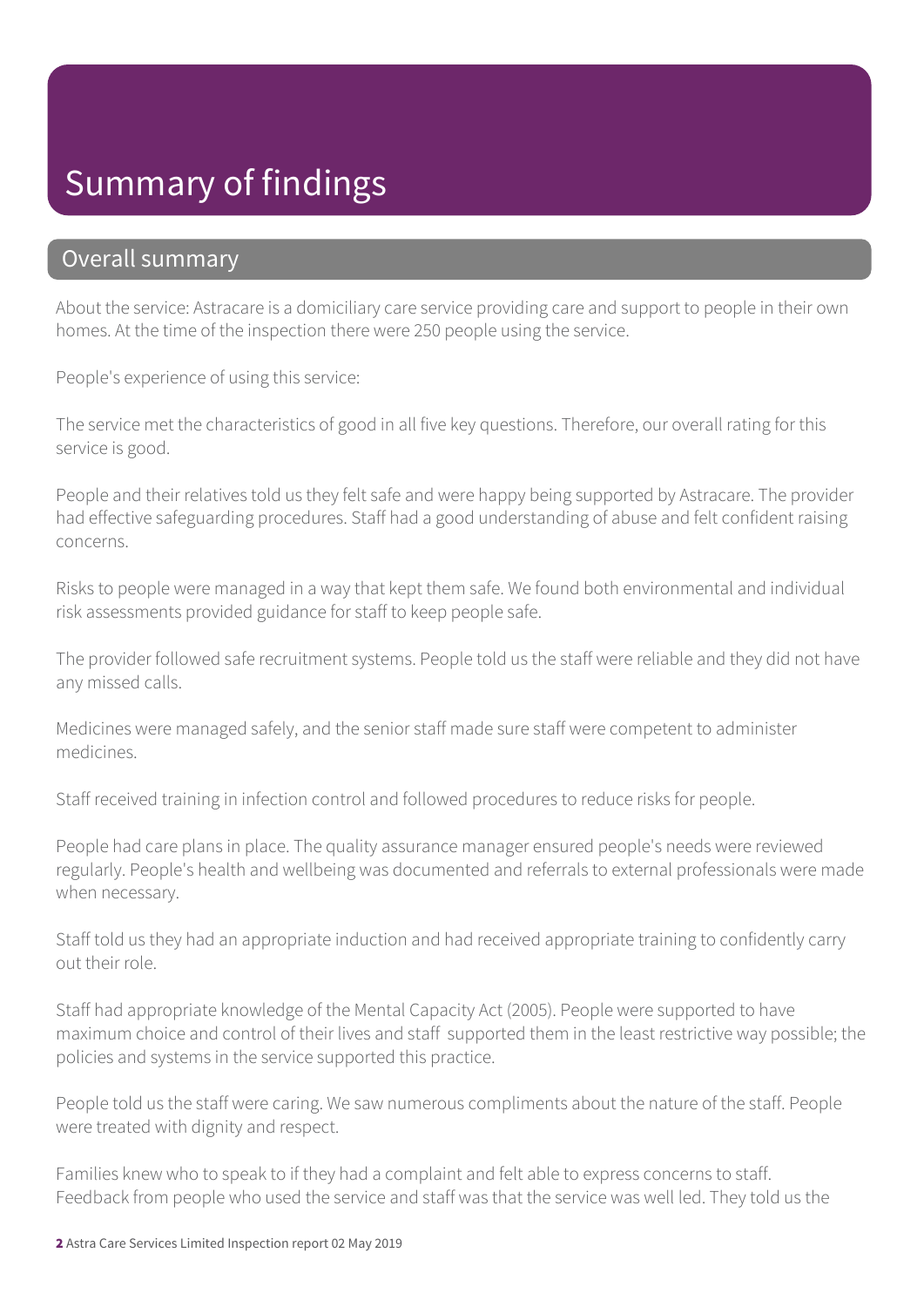managers were approachable and were available to speak with.

The registered manager carried out audits and managed accidents and incidents appropriately. The registered manager and office manager worked well together to manage the service effectively.

Rating at last inspection: Good (November 2016)

Why we inspected: This inspection was part of our scheduled plan of visiting services to check the safety and quality of care people received.

Follow up: We will continue to monitor the service to ensure that people receive safe, compassionate, high quality care.

For more details, please see the full report which is on the CQC website at www.cqc.org.uk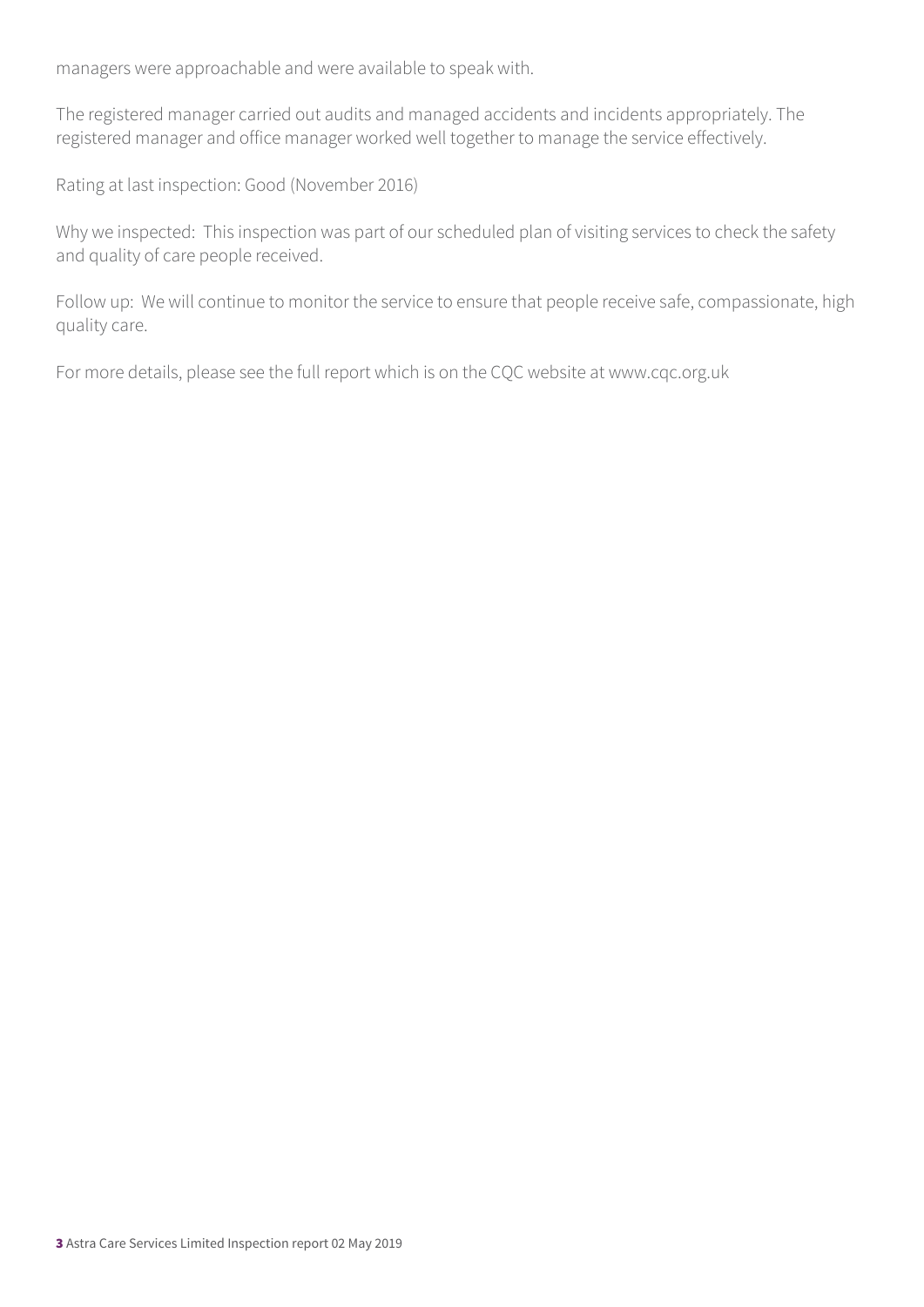### The five questions we ask about services and what we found

We always ask the following five questions of services.

| Is the service safe?                          | Good |
|-----------------------------------------------|------|
| The service remained effective.               |      |
| Details are in our Safe findings below.       |      |
| Is the service effective?                     | Good |
| The service remained effective.               |      |
| Details are in our Effective findings below.  |      |
| Is the service caring?                        | Good |
| The service remained caring.                  |      |
| Details are in our Caring findings below      |      |
| Is the service responsive?                    | Good |
| The service remained responsive.              |      |
| Details are in our Responsive findings below. |      |
| Is the service well-led?                      | Good |
| The service remained well-led.                |      |
| Details are in our Well-led findings below.   |      |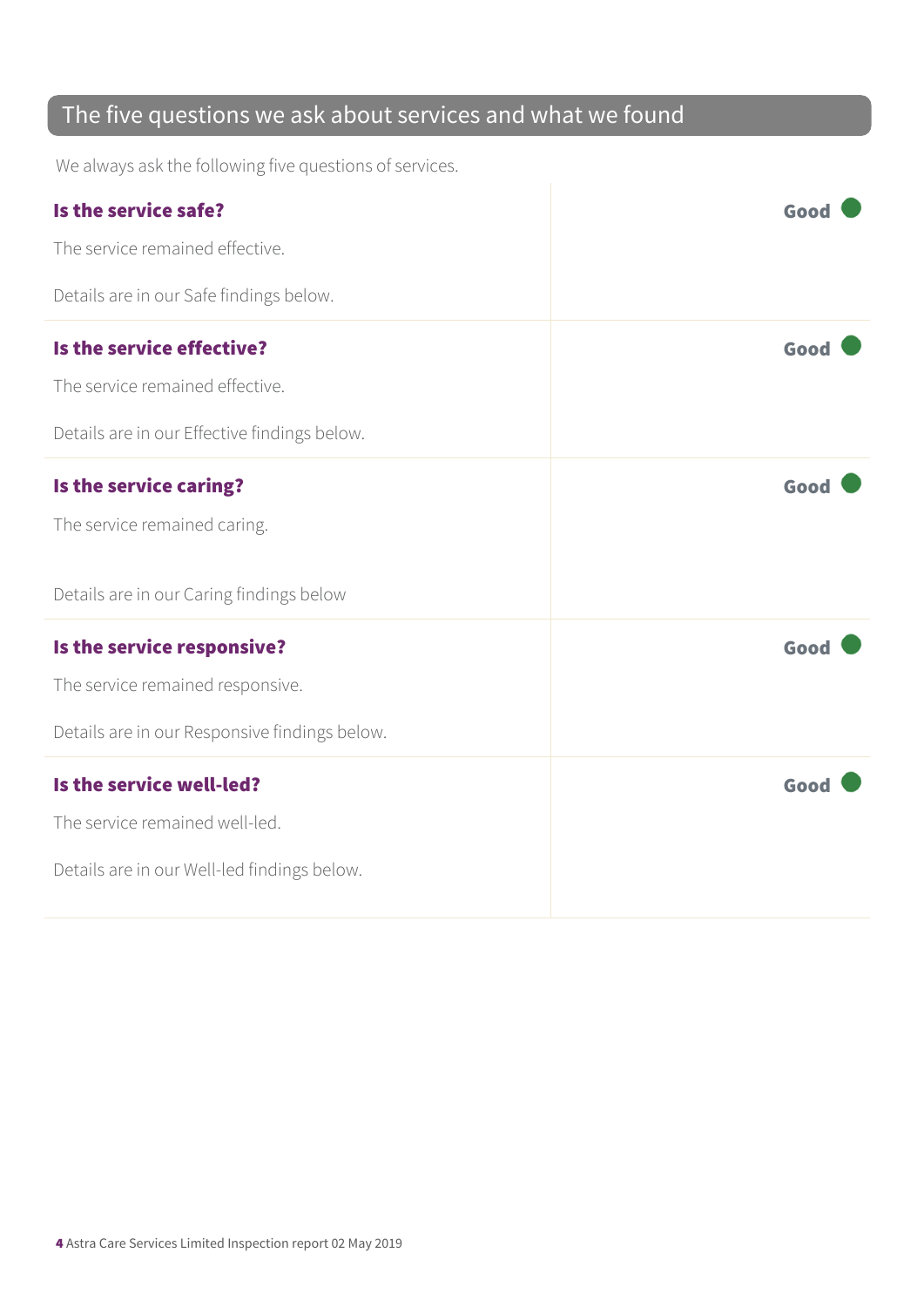

# Astra Care Services Limited

#### Detailed findings

### Background to this inspection

#### The inspection:

We carried out this inspection under Section 60 of the Health and Social Care Act 2008 (the Act) as part of our regulatory functions. This inspection was planned to check whether the provider was meeting the legal requirements and regulations associated with the Act, to look at the overall quality of the service, and to provide a rating for the service under the Care Act 2014.

#### Inspection team:

The inspection was carried out by one inspector and two Experts by Experience. An Expert by Experience is a person who has personal experience of using or caring for an older person that uses this type of care service.

Service and service type:

The service is a domiciliary care agency. It provides personal care to people living in their own homes.

The service had a manager registered with the Care Quality Commission. This means that they and the provider are legally responsible for how the service is run and for the quality and safety of the care provided.

#### Notice of inspection:

The inspection was announced.

We gave the service 48 hours notice of the inspection visit to ensure that staff we needed to speak with would be around. We also needed the managers to gain consent from people and provide us with up to date contact lists, so that we could speak with service users, relatives, health professionals and support workers. The Experts by Experience contacted service users by telephone to gain their feedback on 8 April and the inspector emailed staff for their views on the service.

Inspection site visit activity started on 8 April 2019 and ended on 9 April 2019. We visited the office location on 8 and 9 April date to see the manager and office staff; and to review care records and policies and procedures.

#### What we did:

Before our inspection we reviewed all the information we held about the service and completed our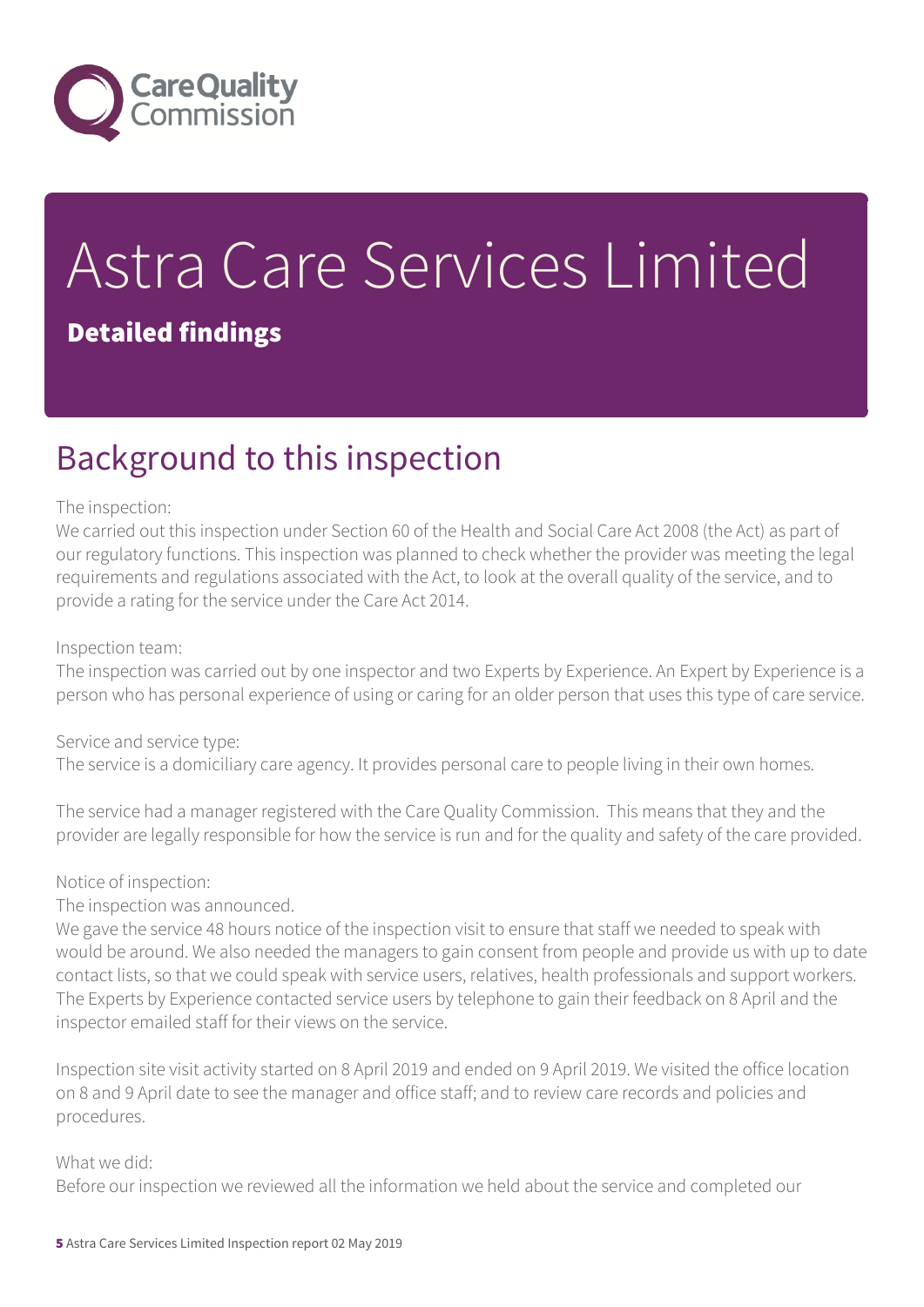planning tool. This included notifications that the provider had sent us. A notification is information about significant events which the provider needs to send to us by law. We also contacted the local authority and Healthwatch to seek their views about the service. Healthwatch is the independent national champion for people who use health and social care services.

During the inspection, we spoke with 19 people who received a service and six relatives. We spoke with the registered manager, the office manager, the quality assurance manager and contacted 15 staff members via email. We spoke with the registered manager, the office manager, the quality assurance manager and contacted 15 staff members via email. We looked at three people's care records. We also looked at a range of records relating to the running of the service, including training records, medicine administration monitoring, rotas, quality monitoring records, complaints, records of incidents and accidents, staff recruitment and policies and procedures.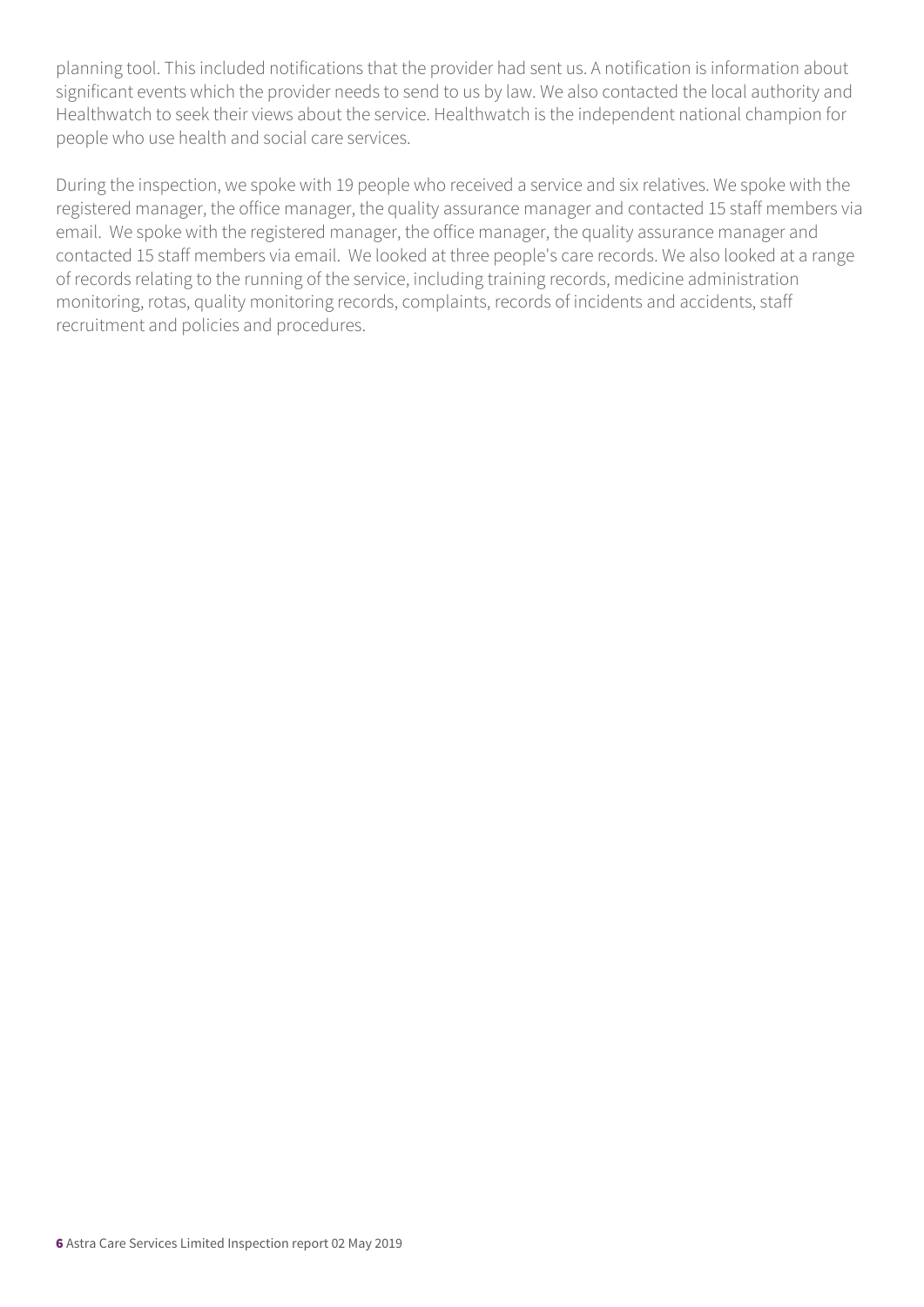### Is the service safe?

### Our findings

Safe – this means we looked for evidence that people were protected from abuse and avoidable harm

People were safe and protected from avoidable harm. Legal requirements were met.

Systems and processes to safeguard people from the risk of abuse

- The provider took appropriate steps to identify and manage risks to people using the service. People and their families told us they felt safe. One person told us, "Yes I feel very safe, I have had the same person [carer] for a long time." One relative told us, "Mum couldn't be happier and safer."
- The provider had effective safeguarding systems in place. Staff we contacted had a good understanding of what abuse was, how they would identify signs and what action they would take if they had concerns about people's well-being. and how to ensure people were protected from harm or abuse.
- Records showed that staff had received appropriate safeguarding training.

Assessing risk, safety monitoring and management. Preventing and controlling infection

- The service managed risk effectively. Staff used risk assessments to help manage risk. We saw risk assessments around environmental risks as well as risks in relation to mobilisation, medicines and behaviour that may challenge.
- The provider had contingency plans in place to ensure people were supported in the event of emergencies. Staff received training in moving and handling. One person told us, "I have a hoist: they come and inspect it regularly."
- Infection control was managed safely and all staff had received training in infection prevention and control.

Staffing and recruitment

- Staffing and recruitment was managed safely. People felt staffing levels were appropriate.
- The provider followed appropriate procedures when recruiting staff.
- Staff files included completed application forms, a full employment history, references and appropriate checks were carried out to make sure only suitable staff were employed.
- People who used the service and their families told us they were happy with the staffing levels and told us they were not rushed during their visits. An electronic call monitoring system was in place to reduce the risk of calls being missed. One person told us, "There's not usually a problem, if they're going to be late, they notify us."

The service had recently moved to a new rota system and people told us that they no longer received rotas. One person said, "They say it [rota] is online but some old folk aren't online." We raised this on inspection with the provider who told us that they had communicated this change to people and that they could ring the office, if they did not have access to the internet. The provider assured us that they would communicate this to people through the newsletter.

Using medicines safely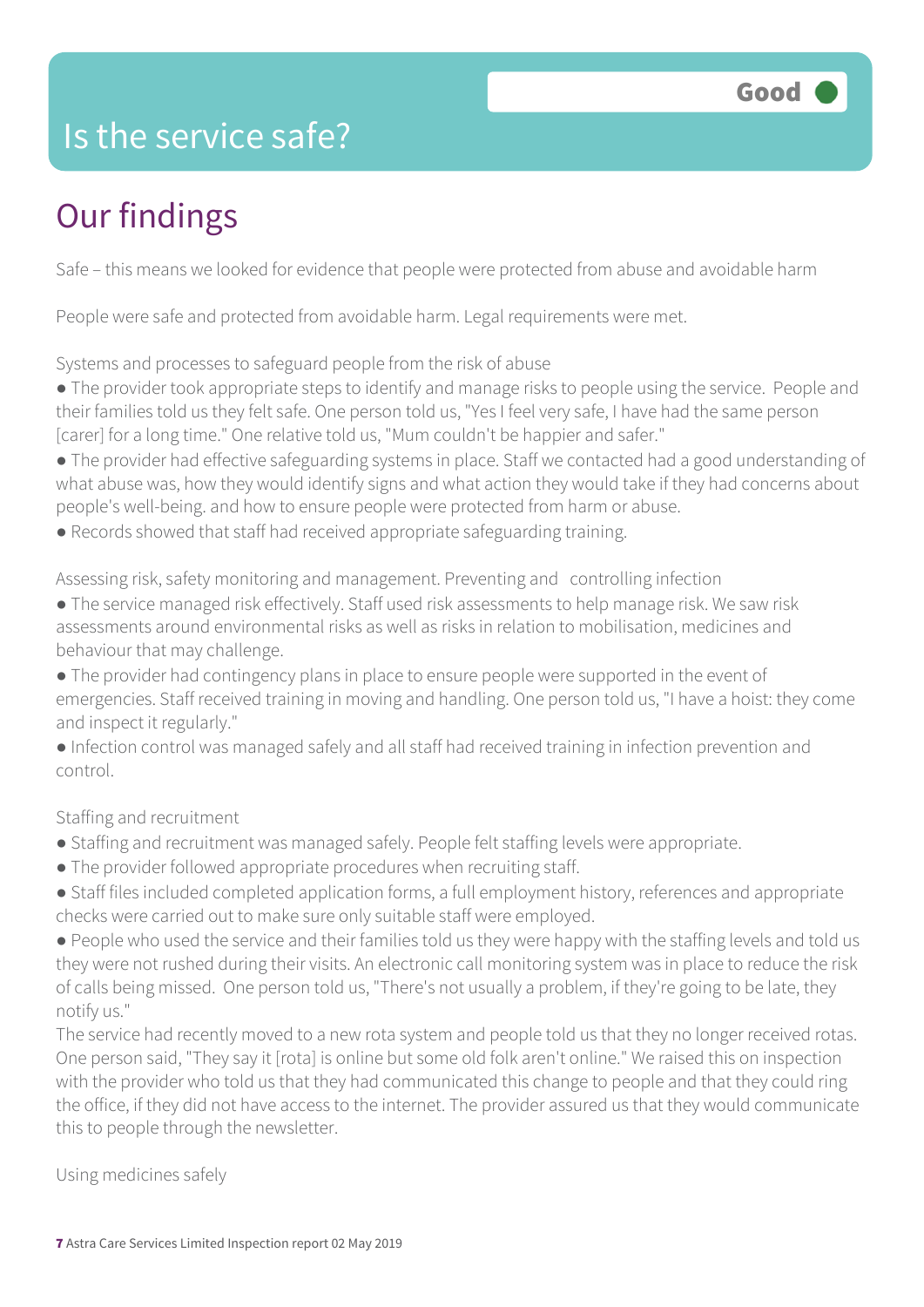● Medicines were managed safely. One person told us, "I have a blister pack and they [carers] help me with the morning tablets."

● Staff had received appropriate training in medication and competency checks were carried out.

● People were supported to take their medicines in a safe manner. If for any reason medication was refused, this was documented and the electronic system alerted the office manager. We saw evidence of referrals being made to medicines management to ensure this was addressed appropriately.

Learning lessons when things go wrong

- The provider learned lessons when things went wrong. The service had recently learned from a serious incident and had shared this learning with staff and other organisations.
- Accidents and incidents were documented and the office manager analysed them and took appropriate action to reduce the risk of them happening again. We saw that these had been managed appropriately.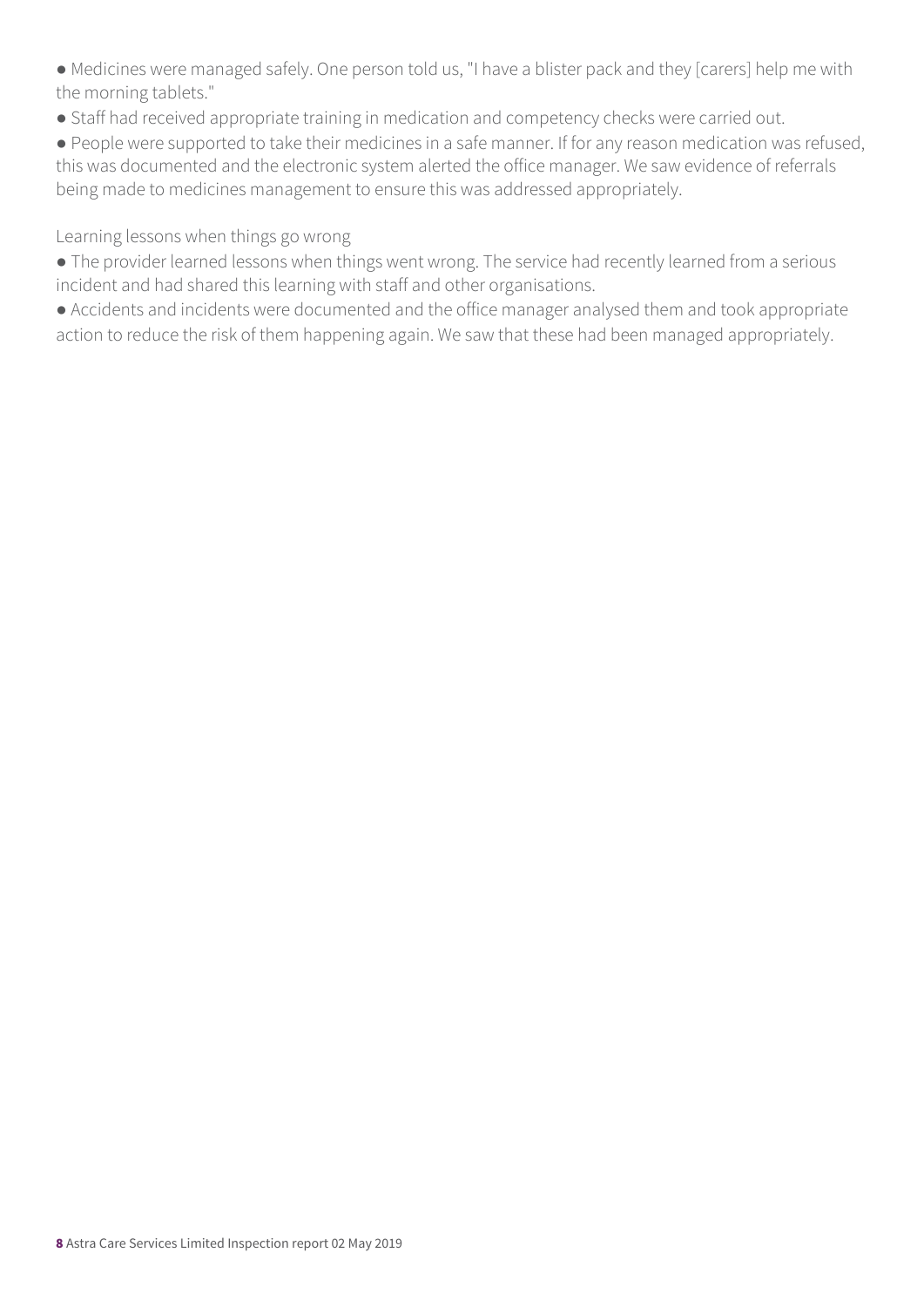### Is the service effective?

### Our findings

Effective – this means we looked for evidence that people's care, treatment and support achieved good outcomes and promoted a good quality of life, based on best available evidence

People's outcomes were consistently good, and people's feedback confirmed this.

Assessing people's needs and choices; delivering care in line with standards, guidance and the law

- People's needs were assessed effectively. Senior staff carried out assessments of people's needs prior to receiving a service.
- Care plans were in place and staff regularly reviewed and evaluated them.
- Staff were aware of good practice guidelines and used them to support the delivery of care.

Staff support: induction, training, skills and experience

- Staff received effective training which gave them appropriate information to carry out their duties safely. We looked at the training matrix and saw staff had received appropriate training.
- Staff felt supported by the registered manager and had the skills and experience to support people effectively.
- Staff received support from the registered manager. Staff told us they received a comprehensive induction and they felt well supported. One person we spoke with confirmed this. They told us, "They're well trained. The new girls shadow the more experienced /senior carers at first."

Supporting people to eat and drink enough to maintain a balanced diet

- We saw the service supported people's dietary needs.
- Staff made referrals to external agencies, such as speech and language therapists and dieticians for support and guidance as appropriate.

Supporting people to live healthier lives, access healthcare services and support; Staff working with other agencies to provide consistent, effective, timely care

- People had access to appropriate healthcare and staff worked with other agencies to makes sure people's healthcare needs were met.
- People told us they had access to outside professionals should they need it. We saw evidence in care files to show that professionals had been involved in people's care and referrals had been made to a range of health care professionals when support was required.

Ensuring consent to care and treatment in line with law and guidance

The Mental Capacity Act 2005 (MCA) provides a legal framework for making decisions on behalf of people who may lack the mental capacity to do so for themselves. The Act requires that, as far as possible, people make their own decisions and are helped to do so when needed. When they lack mental capacity to take decisions, any made on their behalf must be in their best interests and as least restrictive as possible.

People can only be deprived of their liberty to receive care and treatment with appropriate legal authority.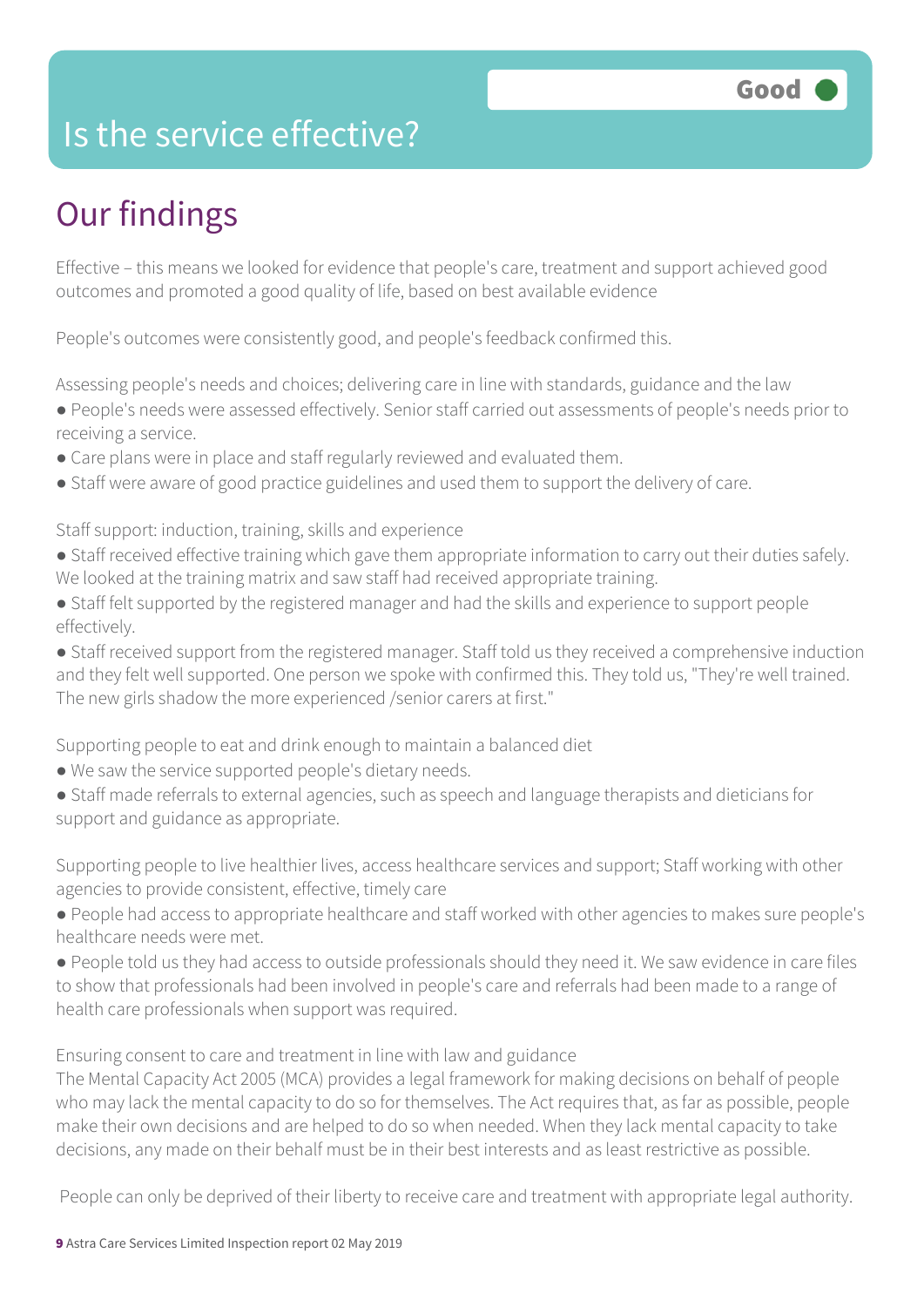We checked whether the service was working within the principles of the MCA, whether any restrictions on people's liberty had been authorised and whether any conditions on such authorisations were being met.

● The service was complying with the principles of the Mental Capacity Act 2005.

● Staff carried out assessments when people lacked capacity and a best interest meeting was used to agree the decision. These included professionals and people of importance to the person to support this process.

● Staff had received training in the MCA.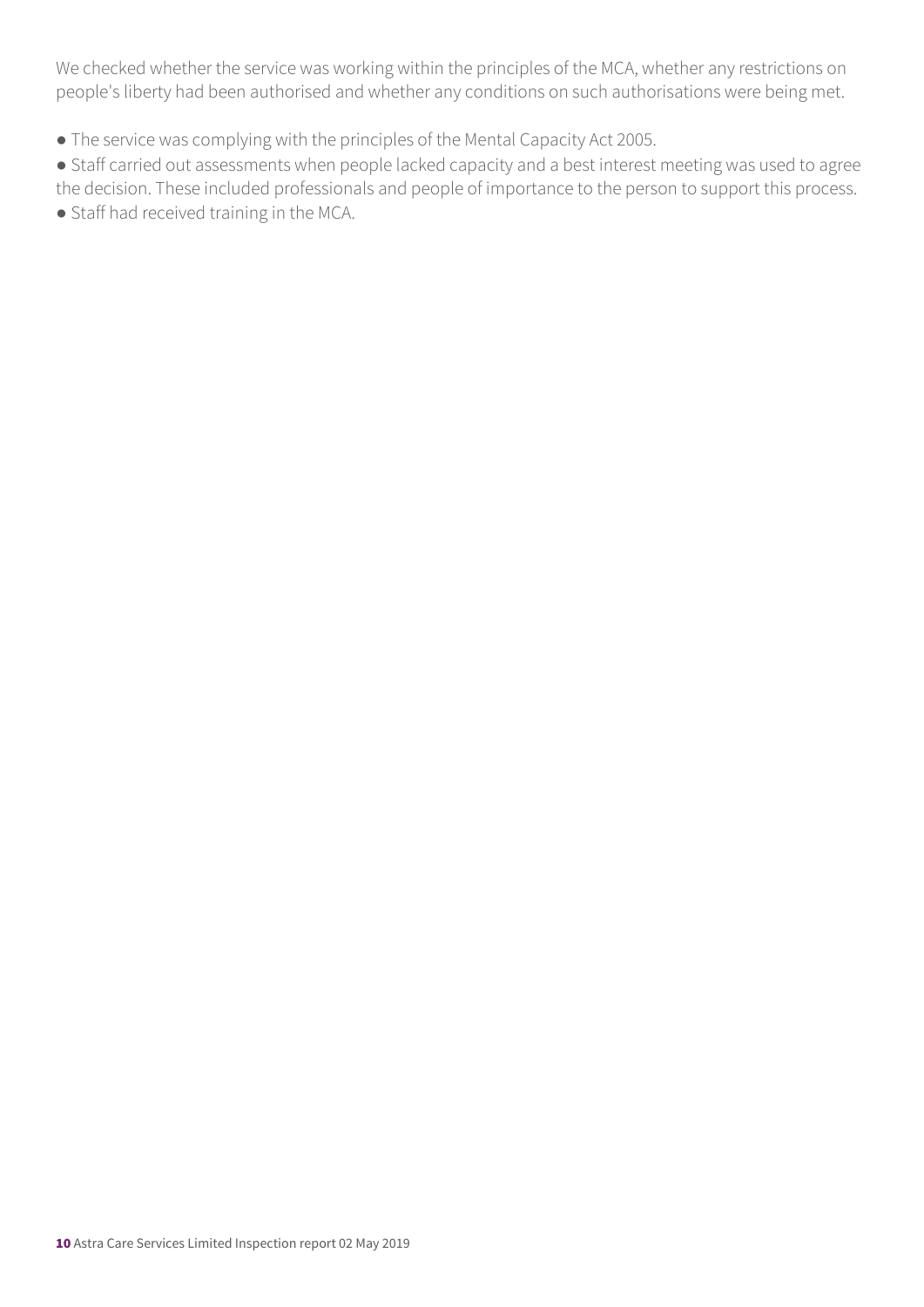### Is the service caring?

### Our findings

Caring – this means we looked for evidence that the service involved people and treated them with compassion, kindness, dignity and respect

People were supported and treated with dignity and respect; and involved as partners in their care.

Ensuring people are well treated and supported; respecting equality and diversity.

- People were well treated and respected. The service was signed up to the Dementia pledge. This meant staff fully understood and met the needs of people with dementia.
- People felt listened to, one person told us, "Oh yes, I'd nominate them for an award, nothing's too much trouble." Another person told us, "The care is very, very good; it's excellent."
- People told us they had good relationships with their carers. One person told us, "I like their company. We have a very friendly relationship; have a drink, a chat, and a laugh. I don't have a bad word to say about any of them. I particularly appreciate their good humour and the jokes and laughs we share."
- Relatives felt their family members were well cared for. They told us, "The carers are wonderful."
- Staff told us they enjoyed their jobs, one person told us, "I love the clients and the work. They really are a pleasure to work for and clients are always grateful for the littlest of things, I find it endearing."
- We looked at compliments during our inspection which informed us that staff were kind and caring.
- The provider had policies in place to guide staff around the of the importance of treating people equally and ensuring their rights were respected.

Supporting people to express their views and be involved in making decisions about their care

- People and their families were consulted about their care.
- People were aware of advocacy services and several people had access to an advocate.

Respecting and promoting people's privacy, dignity and independence

- Staff were kind and caring and treated people with dignity and respect.
- Staff promoted people's independence. One person told us, "The carers try to help us be independent and to do what we can."
- All staff were aware of the need to maintain confidentiality and a confidentiality policy was in place.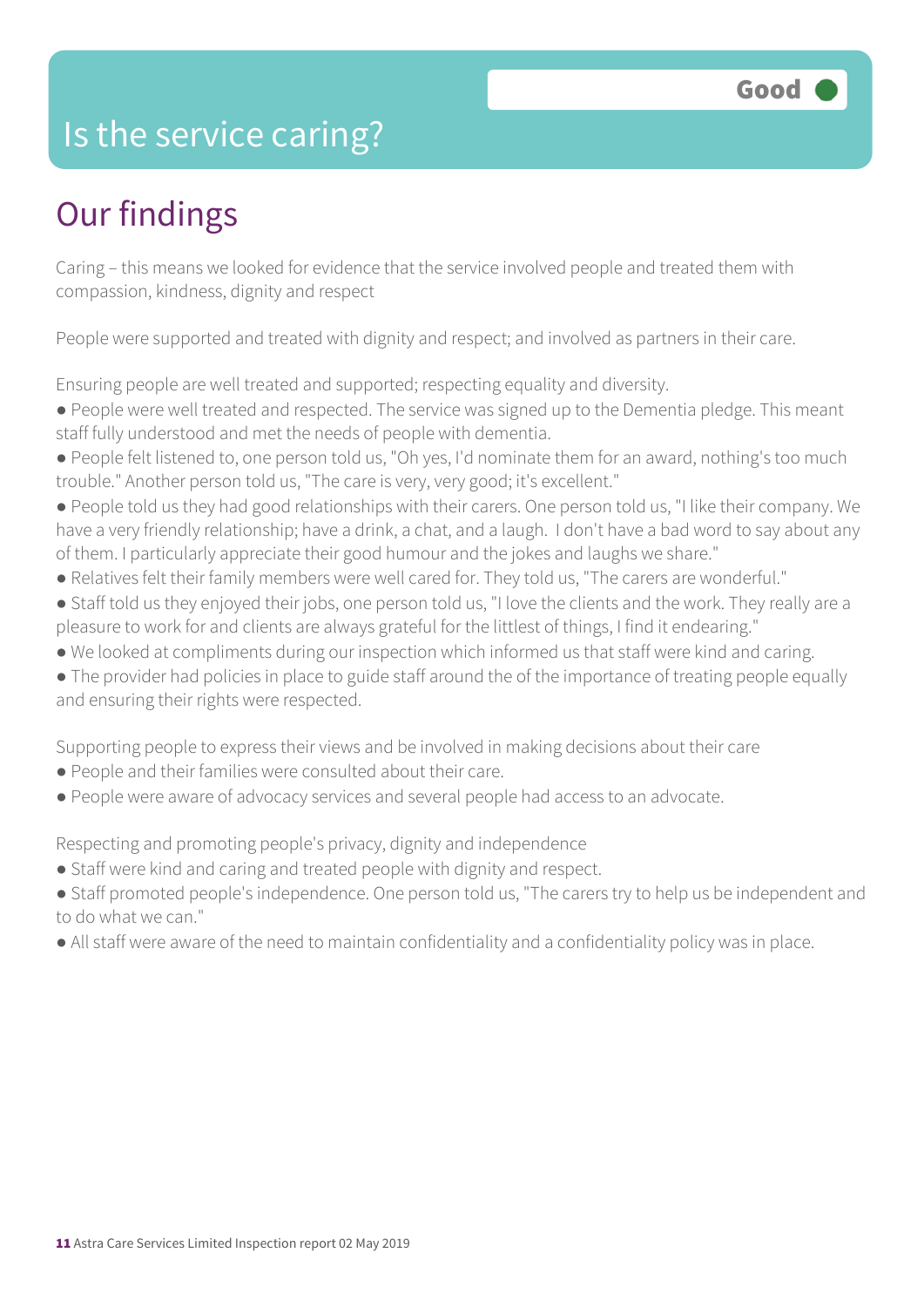### Is the service responsive?

### Our findings

Responsive – this means we looked for evidence that the service met people's needs

People's needs were met through good organisation and delivery.

Planning personalised care to meet people's needs, preferences, interests and give them choice and control.

- People's care was planned to ensure their needs were met effectively.
- People's care plans contained information about their needs. One person told us, "They are very reactive to changes."

● Staff were aware of people's diverse needs and protected characteristics such as age, disability and gender.

Improving care quality in response to complaints or concerns

- The service was responsive to concerns raised. The home had a complaints policy and procedure in place and people knew how to access this. People and relatives told us they could speak to the manager if they had any concerns. One person told us, "They've been coming to me for four years and I've never had reason to complain. If I had, I would always speak to someone at Astracare before I did anything else."
- We looked at how the provider managed complaints. We saw these were clearly logged, with concerns addressed and actions completed.

End of life care and support

- The service had a policy and procedure for end of life care.
- Staff had received appropriate training in end of life care. No one was on end of life care at the time of the inspection.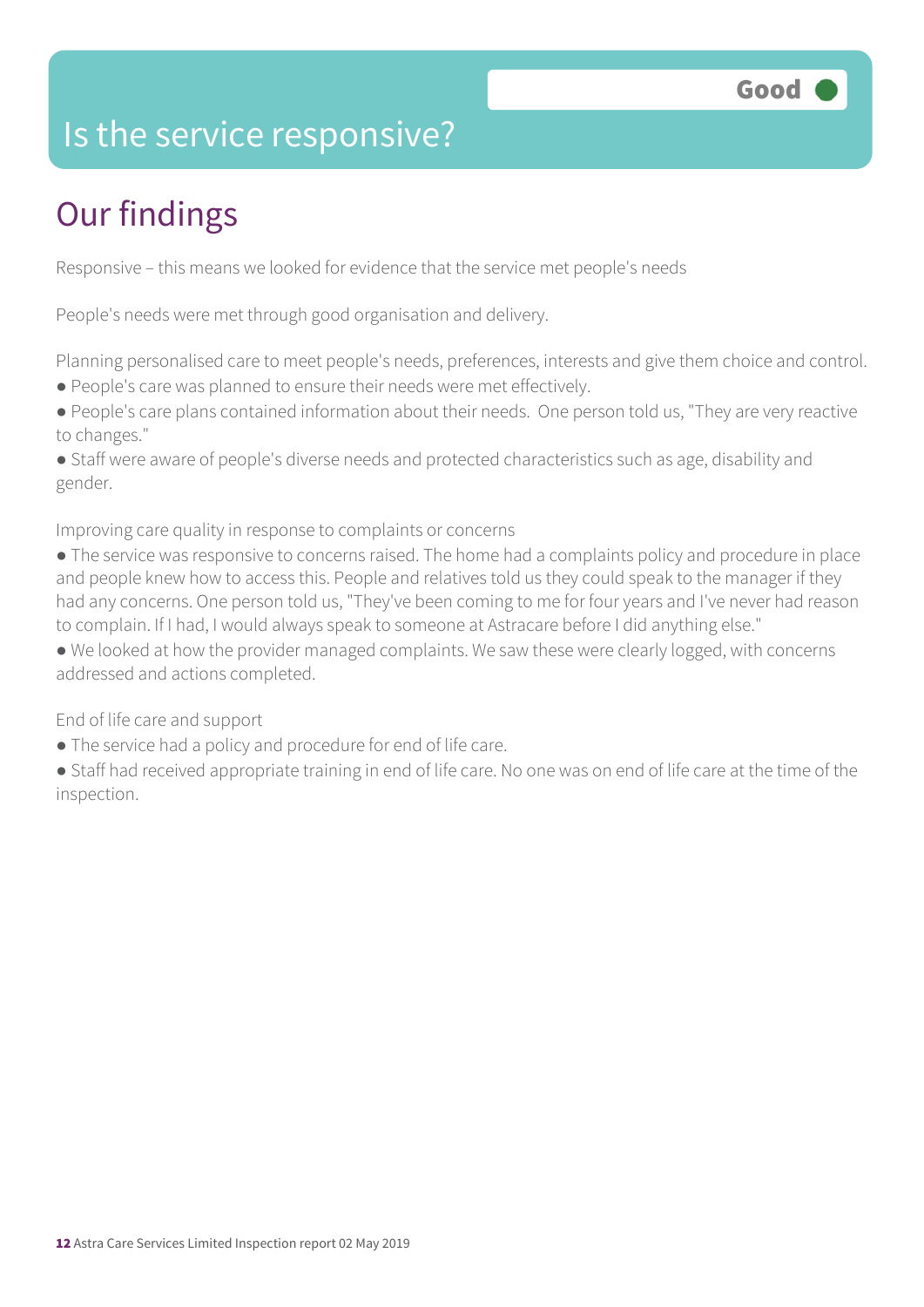### Is the service well-led?

### Our findings

Well-Led – this means we looked for evidence that service leadership, management and governance assured high-quality, person-centred care; supported learning and innovation; and promoted an open, fair culture

The service was consistently managed and well-led. Leaders and the culture they created promoted highquality, person-centred care.

Planning and promoting person-centred, high-quality care and support with openness; and how the provider understands and acts on their duty of candour responsibility

- High quality care was promoted. People were complimentary about the management and felt they were approachable.
- Staff told us they felt supported by the registered manager. One staff told us, "The registered manager and office manager are always supportive and easy to contact."
- ●The office manager had a good understanding of people's needs. It was clear that she was passionate about her role.
- The office manager told us she felt well supported by the provider.
- The service understood the duty of candour and were aware of their responsibilities. The duty of candour means that services have a general duty to be open and transparent in relation to care.

Managers and staff being clear about their roles, and understanding quality performance, risks and regulatory requirements

- The registered manager was clear about their role and had a good understanding of quality performance. People told us, "It seems to be managed and organised well."
- We saw evidence of staff supervisions and meetings taking place.
- The registered manager carried out regular audits which meant that they could identify what they were doing well and what they may need to improve.
- Policies and procedures covered all areas of the service and were available for staff to use as guidance in their day to day practice.
- Notifications about incidents that affected people's safety or welfare were sent through to CQC.

Engaging and involving people using the service, the public and staff, fully considering their equality characteristics; Working in partnership with others

- The service engaged and involved people and families and worked in partnership with other agencies.
- We saw that the service encouraged people to makes nominations for the Star Carer award, where staff were entered into a draw for a prize voucher. We also saw staff received certificates of appreciation for dedication during severe weather and for undertaking extra calls.
- The provider carried out service user and relative satisfaction surveys. People confirmed this saying, "We have opportunities to say what we think about the care received every now and again."
- We saw newsletters that contained information about new staff, quizzes, celebrated birthdays and information sharing such as the effects of cold weather and food hygiene reminders.